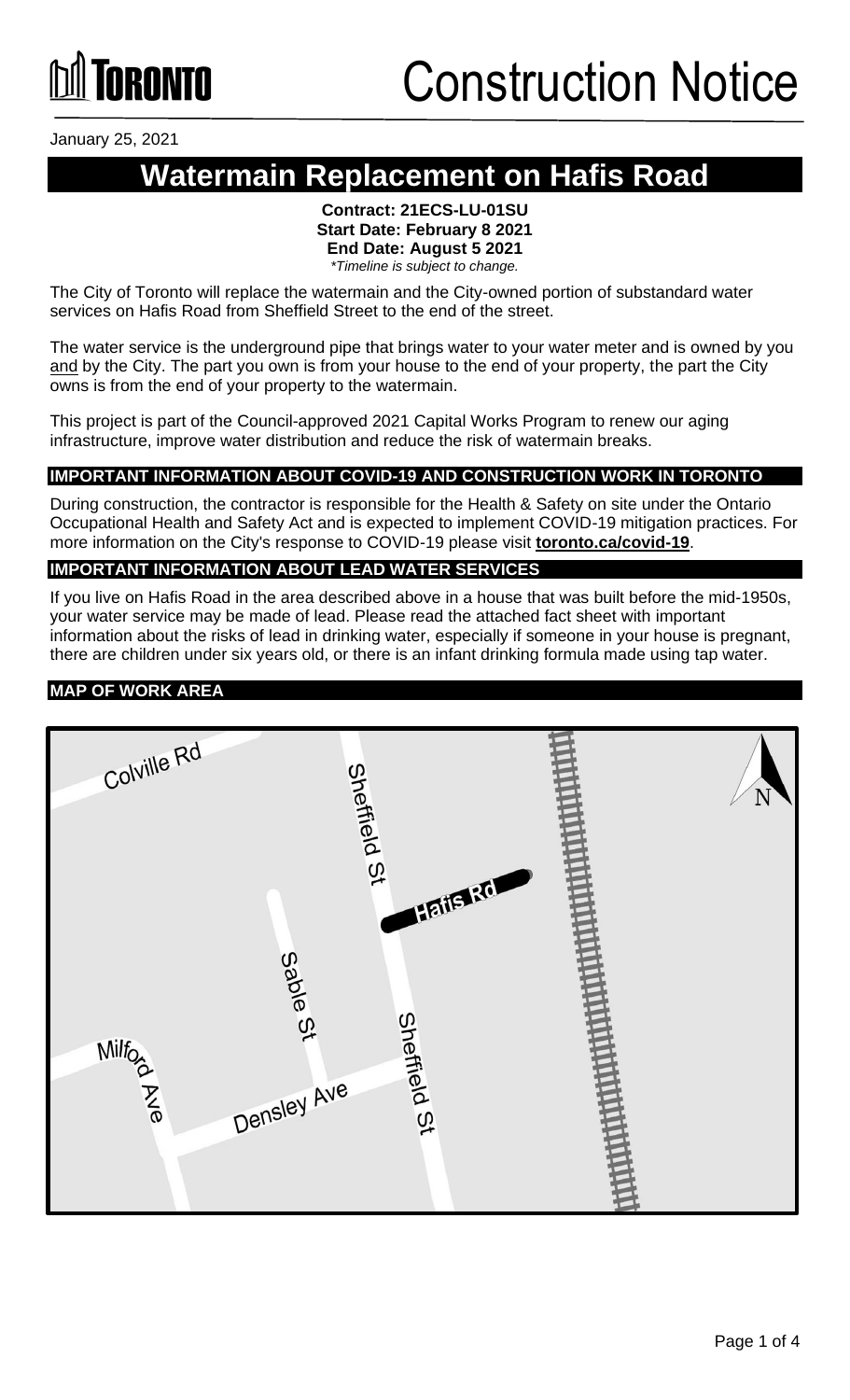# **GRANTA**

### Construction Notice

### **WORK DETAILS**

The City's contractor will:

- excavate the road and dig a trench to access and install the new watermain
- replace any City-owned water service pipes that do not meet City standards from the watermain to the private property line
- restore all areas affected by construction
- and resurface the watermain trench

### **WHAT TO EXPECT DURING CONSTRUCTION**

- You may experience dust, noise and other inconveniences. The City will make efforts to reduce the impacts. We appreciate your patience.
- Work in the boulevard in front of homes and commercial properties is expected. This work includes removing and replacing driveways, municipal sidewalks, and grassed boulevards, where necessary.
- Property owners should remove items located within City property limits (boulevard), such as landscaping and or decorative objects before the work starts. The City will not be responsible for damage to any privately owned items on City property.

| <b>Work Hours:</b> Work will take place from 7 a.m.to 7 p.m., Monday to Friday, with<br>work after hours and on weekends as required.                                                                                                                                                                                                                                                                                                                                                                                                                                                                                        |
|------------------------------------------------------------------------------------------------------------------------------------------------------------------------------------------------------------------------------------------------------------------------------------------------------------------------------------------------------------------------------------------------------------------------------------------------------------------------------------------------------------------------------------------------------------------------------------------------------------------------------|
| Pre-Construction Inspection: OZA Inspections Ltd., under contract to Kore<br>Infrastructure Group, will survey all properties within 30 metres of the construction<br>area before construction starts. Participation in the survey is voluntary; however,<br>participating is important in determining if the construction caused damage. The<br>inspection will look at the interior and exterior of all properties to verify existing<br>conditions. Affected properties will receive a separate notice to set up an<br>appointment. All inspection staff will wear photo I.D. and carry photo equipment<br>for this work. |
| <b>Physical Distancing</b>                                                                                                                                                                                                                                                                                                                                                                                                                                                                                                                                                                                                   |
| There are times when contractors need to communicate with homeowners about what<br>is happening on-site. This could be about driveway access, water shut offs, exterior<br>pre-construction inspections, and site restoration work (landscaping, installing pavers<br>etc.). Contractor's staff will be identifiable by their high-visibility clothing.                                                                                                                                                                                                                                                                      |
| Where possible, a phone number for a contact person on-site will be provided on<br>notices, to answer questions about work near your property. At other times, the<br>contractor may knock on your door, but will then step away the required distance to<br>discuss the work that is taking place and what can be expected that day. Please<br>practice physical distancing with workers so everyone can remain safe. If you have<br>questions, call the contact provided on this notice.                                                                                                                                   |
| Important information for owners of sprinkler systems / heated driveways<br>and private landscaping features. Property owners should remove items<br>located within City property limits (boulevard) to avoid damage.                                                                                                                                                                                                                                                                                                                                                                                                        |
| This includes items such as landscaping (plants and pavers), decorative objects,<br>sprinkler systems or heated driveways. If you have a sprinkler system or heated<br>driveway, please contact the Field Ambassador listed below.                                                                                                                                                                                                                                                                                                                                                                                           |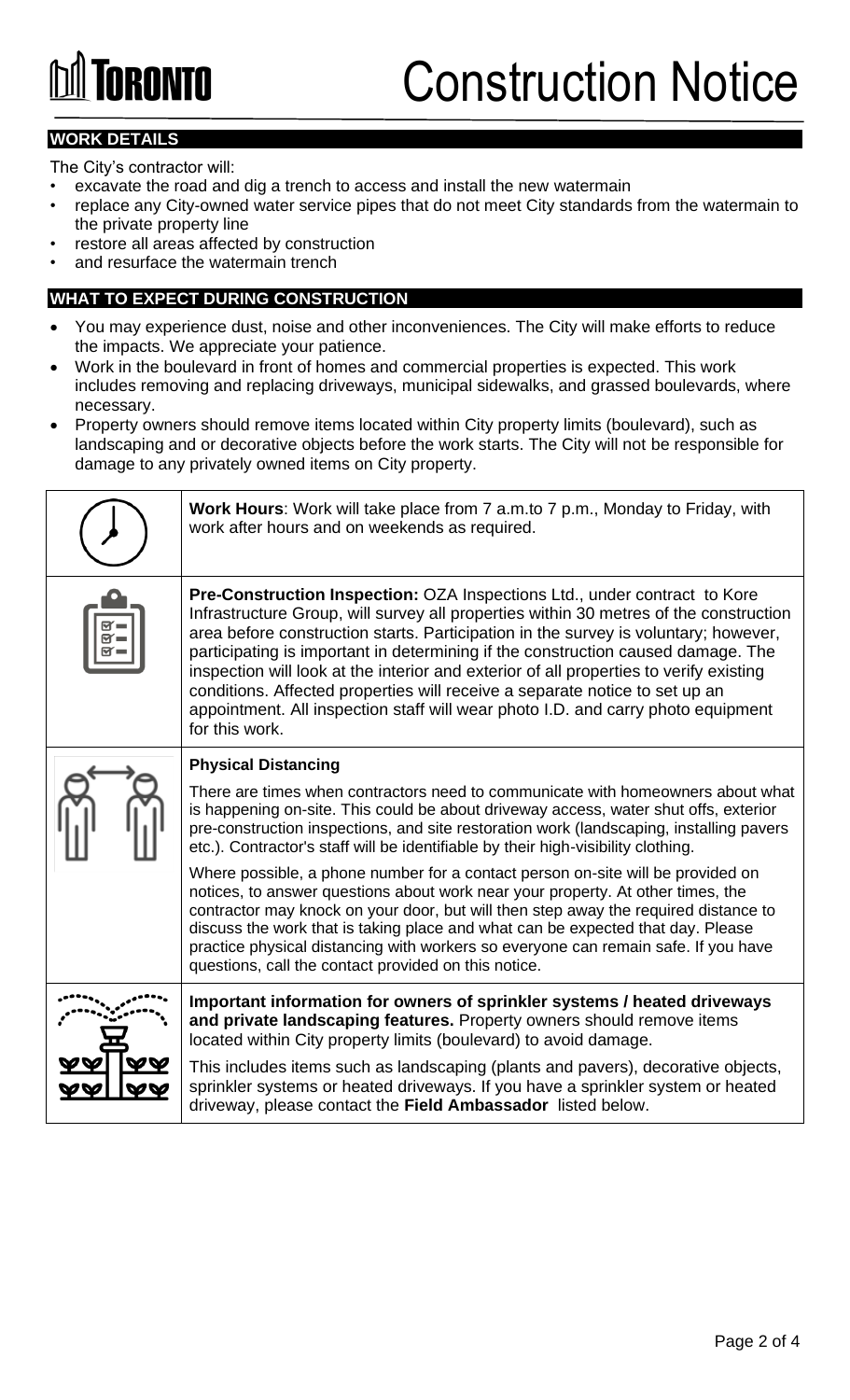# **DA TORONTO**

### Construction Notice

| Telephone and Internet Services: This work may affect phone and internet<br>cables for individual properties that aren't buried deep below the sidewalk. The<br>contractor will coordinate with utility companies to minimize disruption. Residents<br>who find their service has been disrupted should contact the Field Ambassador<br>and notify their phone or internet service provider.                                                                                                                                                                                                                                                                           |
|------------------------------------------------------------------------------------------------------------------------------------------------------------------------------------------------------------------------------------------------------------------------------------------------------------------------------------------------------------------------------------------------------------------------------------------------------------------------------------------------------------------------------------------------------------------------------------------------------------------------------------------------------------------------|
| <b>Water Service Disruptions:</b> From time-to-time, the water supply to your property<br>will be shut-off to complete construction; the contractor will provide notice at least<br>24-hours in advance. Throughout the work, it is recommended that you<br>temporarily disconnect any water treatment systems (i.e. softeners or filters),<br>water-cooled air conditioners or similar plumbing fixtures. Automatic lawn sprinkler<br>systems may also be affected, therefore, you may need to water manually. In the<br>event you did not receive advance notice, the City may have needed to use an<br>emergency water shut off to complete work.                   |
| Substandard Water Service Replacement: Please take the time to read the<br>attached fact sheet carefully as it contains important information on lead in<br>drinking water and how to prepare for replacement. If you want to replace the<br>private portion-of the water service pipe, the City of Toronto recommends that you<br>obtain several quotes before selecting a contractor. PLEASE NOTE: The City is<br>not able to get involved in any contract to have work done on private property.<br>Property owners are responsible for ensuring contractors do not interfere with the<br>work being done on City property. Learn more at www.toronto.ca/leadpipes. |
| Road and Sidewalk Access: In order to complete the work in a safe manner,<br>there will be road and sidewalk restrictions within the work zone. Access for<br>emergency vehicles will be maintained at all times.                                                                                                                                                                                                                                                                                                                                                                                                                                                      |
| Driveway Access: The contractor will notify you of any temporary restrictions to<br>your driveway access. If your property has two entrances, one entrance will be<br>kept open at all times.                                                                                                                                                                                                                                                                                                                                                                                                                                                                          |
| <b>Traffic Management:</b> Efforts have been made to manage traffic in the area for<br>the safety of workers, road users and residents. Road users should expect delays<br>and increased traffic on nearby main and side streets.                                                                                                                                                                                                                                                                                                                                                                                                                                      |
| Traffic on Hafis Road will be reduced to one lane.                                                                                                                                                                                                                                                                                                                                                                                                                                                                                                                                                                                                                     |
| <b>TTC Service:</b> This project may affect travel times on the 59 Mapleleaf. Visit ttc.ca<br>for accurate schedule information.                                                                                                                                                                                                                                                                                                                                                                                                                                                                                                                                       |
| <b>Snow Removal:</b> Within the limits of the construction zone, the contractor is<br>responsible for providing ice and snow removal to maintain safe sidewalks and<br>roads. Residents are still responsible for winter maintenance of their<br>driveways.                                                                                                                                                                                                                                                                                                                                                                                                            |
| <b>Parking:</b> Parking in the active work zone is not permitted as space is needed for<br>construction equipment and materials. This project will affect on-street parking. If<br>your parked vehicle affects construction work, it will be relocated with no charge to<br>the owner. Please call 416-808-2222 for its location.                                                                                                                                                                                                                                                                                                                                      |
| Parking Violation Notice: In an effort to reduce ticketing due to construction, the<br>City encourages communities with construction to be patient as neighbours may<br>need to temporarily relocate vehicles. If enforcement is called, enforcement must<br>issue a yellow parking violation notice (ticket). If you receive a yellow notice during<br>this construction work, do the following within 15 days of the notice date:<br>1) Contact the site inspector or person listed on the Construction Notice and give<br>them the yellow notice number.                                                                                                            |